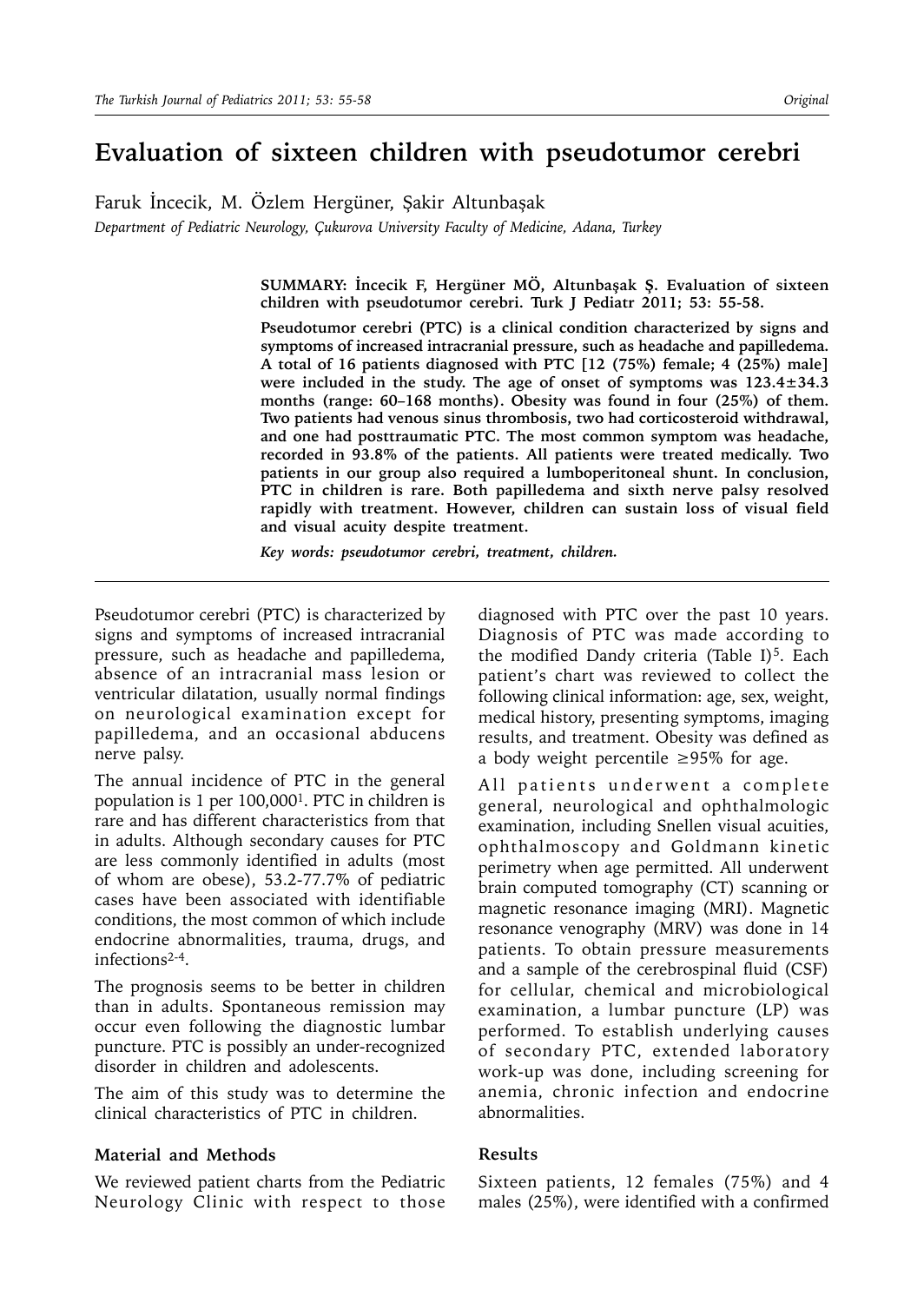**Table I.** Modified Dandy Criteria for PTC

- 1. Signs and symptoms of increased intracranial pressure
- 2. No localizing neurological signs except for unilateral or bilateral cranial nerve VI palsy
- 3. Increased cerebral spinal fluid opening pressure but otherwise normal cytologic and chemistry values
- 4. Normal symmetric ventricles must be demonstrated by neurological imaging

diagnosis of PTC based on the modified Dandy criteria. Mean age was  $123.4 \pm 34.3$  months (range: 60–168 months).

The most common symptom in our patients was headache, which was noted in 93.8%. The clinical symptoms of our patients are shown in Table II. Papilledema was found in 15 patients. In the neurological examination, 6 patients (37.6%) had abducens nerve palsy and 2 patients (12.4%) had oculomotor nerve palsy with abducens nerve palsy. Obesity was present in 4 of the 16 children (25%), and all of them were female.

Eleven patients were accepted in the primary PTC group as no probable precipitating cause could be identified; 4 patients had obesity. The remaining 5 of the 16 patients were in the secondary PTC group. Two of them had venous sinus thrombosis on MRI/MRV, and one of these children had nephrotic syndrome. Two patients had PTC resulting from corticosteroid withdrawal. These patients had been using oral corticosteroid for familial Mediterranean fever (FMF) and juvenile rheumatoid arthritis (JRA) in recent years. Another patient had posttraumatic PTC. The mean CSF opening pressure was  $450.8 \pm 12.7$  mm  $H<sub>2</sub>O$  (range: 320–700 mm  $H_2O$ ).

All patients were treated with acetazolamide. In addition, 5 of them were given oral corticosteroid, 2 took furosemide, 2 took topiramate, 2 took enoxaparin sodium for venous sinus thrombosis, and 2 were treated for FMF and JRA. Lumboperitoneal shunts

**Table II.** Clinical Symptoms of Our Patients

|                     | Number ( $n = 16$ ) | $\%$ |
|---------------------|---------------------|------|
| Headaches           | 15                  | 93.8 |
| Visual loss         | 7                   | 43.7 |
| Diplopia            | 6                   | 37.5 |
| Nausea and vomiting | 5                   | 31.3 |
| Vertigo             |                     | 6.25 |

were placed in 2 patients as they continued to deteriorate despite medical therapy. Two patients received anticoagulation with enoxaparin sodium for venous sinus thrombosis, and all demonstrated substantial or complete thrombus resolution on follow-up imaging studies.

The mean duration of medical treatment was  $6.5\pm2.3$  months (range: 4–12 months). Patients were seen by an ophthalmologist and a pediatric neurologist at four-week intervals. All patients were under follow-up at least one year. In 15 patients, the visual field grade improved, while in one patient it worsened.

### **Discussion**

Pseudotumor cerebri (PTC) in children is rare and its clinical profile differs greatly from the adult type. Babikian et al. $6$  found that most children (60%) with PTC were older than 10 years of age. In our patients, the mean age was 10 years. Although the range of normal intracranial pressure in a child is unknown, a pressure of 200 mm  $H<sub>2</sub>O$  may not be elevated in a crying child. However, opening pressures in all our patients were ≥200 mm  $H_2O$  and were obtained in a relaxed child, as described above.

According to the literature, there are many conditions associated with PTC in children, as shown in Table III<sup>7</sup>. Tibussek et al.<sup>8</sup> described a secondary cause of PTC in 37.7% of the 53 children with PTC. Kesler et al. $3$  reported the etiology of PTC in 14.8% of the 27 patients. In their series, the only condition found that may be associated with PTC was drug use. Furthermore, overweight or obesity was found in 16 (59%) patients. In our study, five patients were in the secondary PTC group. Two patients had venous sinus thrombosis, two had corticosteroid withdrawal, and one had posttraumatic causes. The association of PTC with obesity and overweight was more pronounced in the pubertal age group. Tibussek et al.<sup>8</sup> reported obesity in 16.9% of 53 with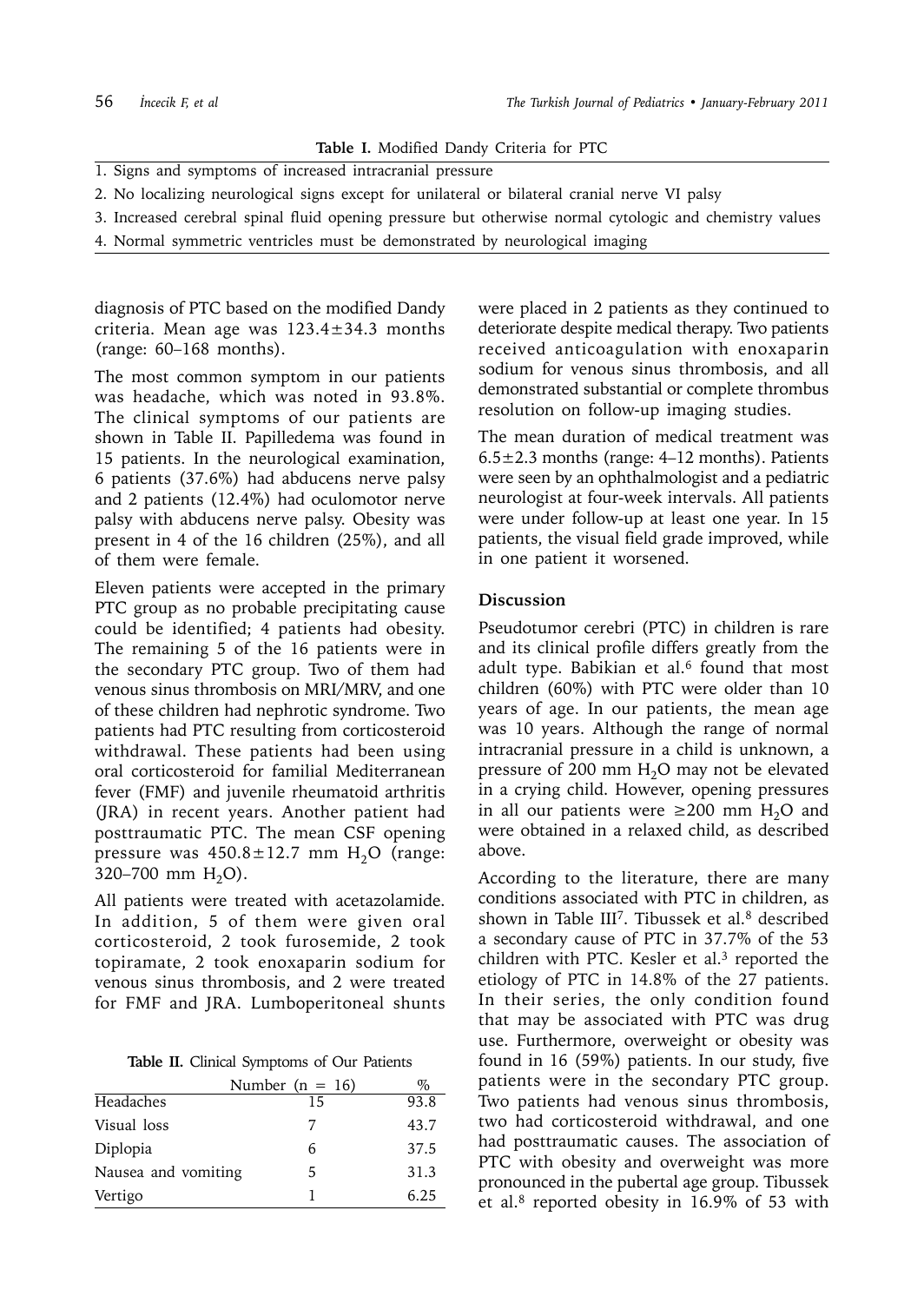**Table III.** Classification of Pseudotumor Cerebri in Children

| 1. Primary pseudotumor cerebri                                                            |
|-------------------------------------------------------------------------------------------|
| No recognized cause (idiopathic pseudotumor cerebri)                                      |
| 2. Secondary pseudotumor cerebri                                                          |
| A. Pseudotumor cerebri associated with neurological disease:                              |
| Dural venous sinus thrombosis (associated with otitis media, mastoiditis, or head trauma) |
| Altered CSF composition (meningitis)                                                      |
| Arteriovenous malformation draining into a venous sinus Gliomatosis cerebri               |
| B. Pseudotumor cerebri secondary to systemic disease:                                     |
| Malnutrition                                                                              |
| Systemic lupus erythematous                                                               |
| Addison disease                                                                           |
| Severe anemia (aplastic or iron deficiency)                                               |
| C. Pseudotumor cerebri secondary to ingestion or withdrawal of exogenous agents:          |
| Corticosteroid withdrawal                                                                 |
| Tetracycline or minocycline therapy                                                       |
| Vitamin A intoxication                                                                    |
| Nalidixic acid (used in treatment of urinary tract infection)                             |
| Thyroxine replacement in hypothyroidism                                                   |
| Danazol, Danocrine (used for endometriosis or autoimmune hemolytic anemia)                |
|                                                                                           |

PTC. Obesity was found in four patients (25%) in our group.

In PTC, while headache, nausea and vomiting are known classic symptoms, patients may complain of blurry vision, diplopia and stiff neck as well. Other reported symptoms include photophobia, anorexia, retro-orbital pain, lightheadedness, myalgia, and head tilt $2.9$ .

Headache is the most common complaint among children with PTC and has been documented in 62-91% of cases. Distelmaier et al.<sup>10</sup> described 12 patients (66.7%) who presented with headache. In the majority of our cases, the most common symptom was headache, which was noted in 93.8% of patients. It was the presenting symptom of the patients. Papilledema has generally been regarded as a hallmark physical finding of PTC. Most often the papilledema is bilateral, although it can be asymmetric or unilateral as well. Tibussek et al.8 found papilledema in 86.7% of the 53 patients. In another series, Distelmaier et al.10 reported that papilledema was present in all cases. We detected papilledema in 15 patients. Sixth nerve palsy is the most common diagnostic feature with PTC and has been reported in 9-48% of the pediatric population $6$ .

Additionally, palsies of cranial nerves III, IV, VII, IX, and XII have also been noted in children<sup>3,6</sup>. In the series of Phillips et al.<sup>11</sup>, children younger than 11 years were more likely to have cranial nerve deficits (59%) compared with older children (39%). We found that six patients had abducens nerve palsy and two patients had oculomotor nerve plus abducens nerve palsy in our series. In our patients, six patients (37.5%) had diplopia that was caused by oculomotor nerve palsy, which is very unusual in adults. Visual loss has been reported in 17 to 33% of childhood PTC9,12. We found visual loss in 43.8% of our patients.

After diagnosis of PTC, treatment is directed toward decreasing intracranial pressure, which can be achieved by either medical or surgical therapy. The treatment aims of PTC are the relief of symptoms and the preservation of visual function. Acetazolamide was the drug of choice for the initial treatment. Other treatment agents are furosemide, prednisone and topiramate8,13. All patients were treated with acetazolamide. In our group, two patients were taking acetazolamide and topiramate together. These patients who took topiramate had a substantial weight loss. Modification of